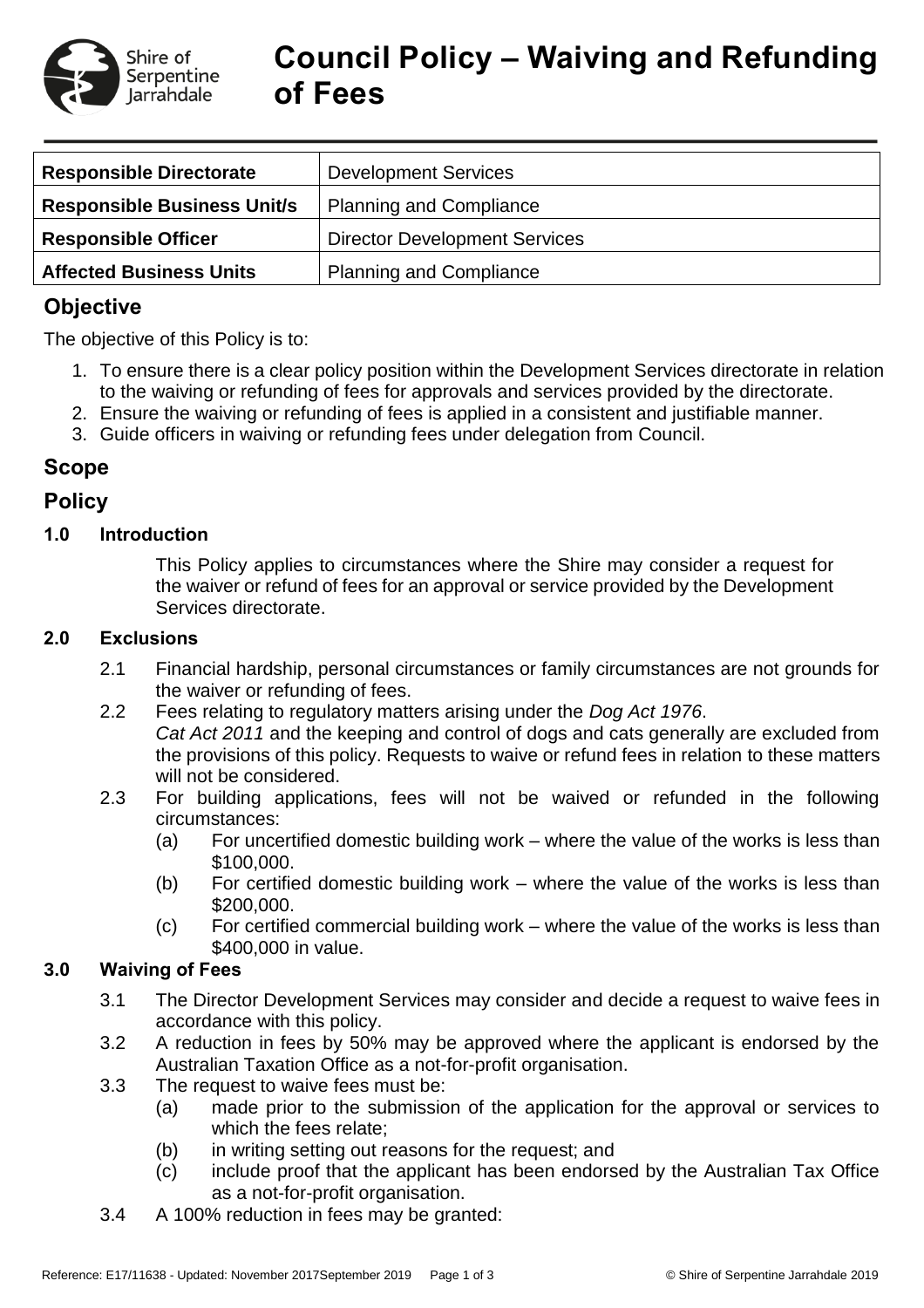- (a) For an application to change or vary an existing approval, where the need to change or vary the approval arises from an administrative error made by the Shire.
- (b) For a development application made for approval to reconstruct (like-for-like) a building accidentally destroyed through a natural disaster or event.
- (c) For a food business registration and food safety assessment fess, where the food business:
	- 1. is registered and operated by a school; or
	- 2. is registered and operated by a sporting group; or
	- 3. is registered and operated by a non-for-profit or charitable organisation; and
	- 4. the Director Development Services is satisfied that the amount to be
		- exempted is reflective of the benefit of the food business to the community.

#### **4.0 Refund of Fees**

- 4.1 The Director Development Services may consider and decide a request to refund fees in accordance with this policy.
- 4.2 Fees may be refunded to an applicant in the following circumstances:
	- (a) If the application is submitted but subsequently found by the Shire to not have been required – 100% of the fees will be refunded.
	- (b) If the Shire has not undertaken any assessment work and the application is subsequently withdrawn in writing within 7 days of the date of the application – 75% of the fees will be refunded.
	- (c) For applications for development and building approval, if the Shire has commenced the assessment of the application – 50% of the fees will be refunded where:
		- (i) the application has not been advertised; and
		- (ii) the application is withdrawn in writing by the applicant within 21 days of lodgement of the application or is withdrawn as a result of a request for further information.
- 4.3 A fee will not be refunded in the following circumstances:
	- (a) For development applications and building applications, clause 4.2(c) does not apply if more than 21 days have passed since the lodgement date of the application.
	- (b) For all other applications, assessment of the application by the Shire has commenced.

#### **5.0 Costs and Expenses**

- 5.1 The Shire will not waive or reduce any part of a fee that comprises:
	- (a) Costs or expenses that may be charged to an applicant where these are incurred through the provision of a service under Regulation 49 of the *Planning and Development Regulations 2009*.
	- (b) Outlays or expenses charged to the Shire by a third party that relate to the application.

#### **6.0 Activities Undertaken Without Approval**

6.1 Fees will not be waived or refunded if the application is made for the approval of an activity that has been or is already being undertaken without the necessary approvals in place, except where such reflects Council's adopted fees and charges.